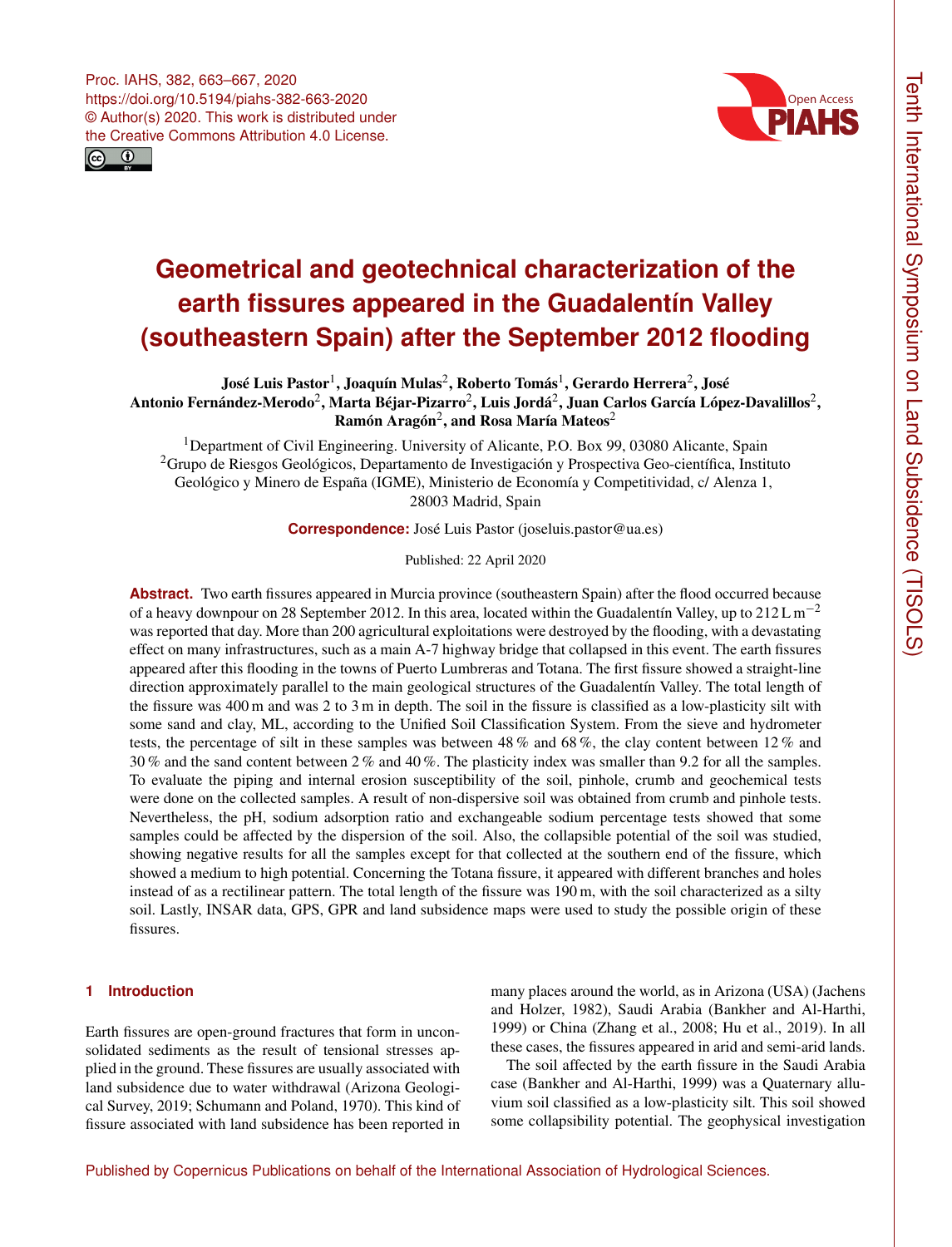

**Figure 1.** Location of the Puerto Lumbreras earth fissure and the locations of signs of piping and sample collection (modified from Mulas, 2013). Orthophoto from PNOA 2019 CC-BY scne.es.



**Figure 2.** Signs of piping along the fissure. Soil erosion caused by water beneath the surface of the ground creating an underground tunnel.

done in this case indicated that the open-earth fissures were located above ridges and steps of the buried bedrock surface, where the aquifer alluvium thins. Moreover, the fissures were opened and enlarged by flood erosion. Regarding the case reported by Zhang et al. (2008) in China, the earth fissures affected Quaternary deposits of alluvial, lacustrine, marine and palustrine types, formed by clay, silty clay, silt, sand and gravel. In this case, the earth fissures mainly occurred in belts. These belts were formed by a main fissure, 3 to 6 cm in width, and several subordinates' fissures on both sides of the main one. An extensive area affected by subsidence was studied. Earth fissures were detected only in the zone where the bedrock tectonics is complex, including several folds and faults, and some buried scarps that change abruptly the thickness of the Quaternary deposits. In other zones of the study, such as Shanghai or Suzhou, the bedrock basement is deeper and changes smoothly. No earth fissures were detected on these zones, although the total subsidence was bigger here than in the other zones.

Also in the case reported by Jachens and Holzer (1982) in Arizona, all of the fissure zones occurred above either ridges or steps in the bedrock features. This seems to be a common pattern in subsidence areas where fissures have appeared.

In this study, the two earth fissures that developed after a flood event in the Guadalentín Valley (Murcia, southeastern Spain) have been both geometrically and geotechnically characterized. The purpose of this characterization was to know the soil properties where the cracks were open and to define the cracks' geometry. This information, together with that provided by future research, could help to understand the cause of the earth fissures that appeared after the flood.

The flooding was caused by an intense rainfall that lasted 3 d accumulating up to  $212$  mm m<sup>2</sup>. This event caused 10 fatalities (3 in the area near the Puerto Lumbreras fissure), destroyed more than 200 agricultural farms and had a catastrophic impact on many infrastructures, collapsing, amongst others, a main highway bridge.

### **2 Materials and methods**

The geometrical and geotechnical characterization of both fissures was done in two stages: (1) mapping the fissures using a GPS in the field and (2) collecting soil samples from within the fissures to analyze them in the laboratory. In addition to mapping the fissure, a ground-penetrating radar (GPR) was used near both fissures to detect possible anomalies in the first meters of depth.

Regarding the laboratory tests performed to characterize the soil, five samples were collected in the Puerto Lumbreras fissure by the Geological Survey of Spain performing the following tests: (a) particle size distribution (sieve and hydrometer); (b) Atterberg limits; (c) free swell index; (d) collapsibility index; (e) pinhole, crumb and double hydrometer; (f) sulfate content; (g) sodium adsorption ratio; and (h) exchangeable sodium percentage.

In addition, one sample was collected to characterize the soil within the Totana fissure. Soil classification tests (sieve analysis, hydrometer and Atterberg limits) and soil dispersion tests (pinhole, crumb and double hydrometer) were performed on this sample.

#### **3 Results and discussion**

The mapping of the Puerto Lumbreras earth fissure is shown in Fig. 1, modified from Mulas (2013). This figure shows the distribution of the fissure that appeared when waters receded on a very flat land. The main crack was about 400 m long and was perpendicular to the main flow of the flood, except for the northern section of the crack where it was nearly parallel to the flow. The crack presented a main NW–SE orientation (N150E) that changes to E–W in the northern section.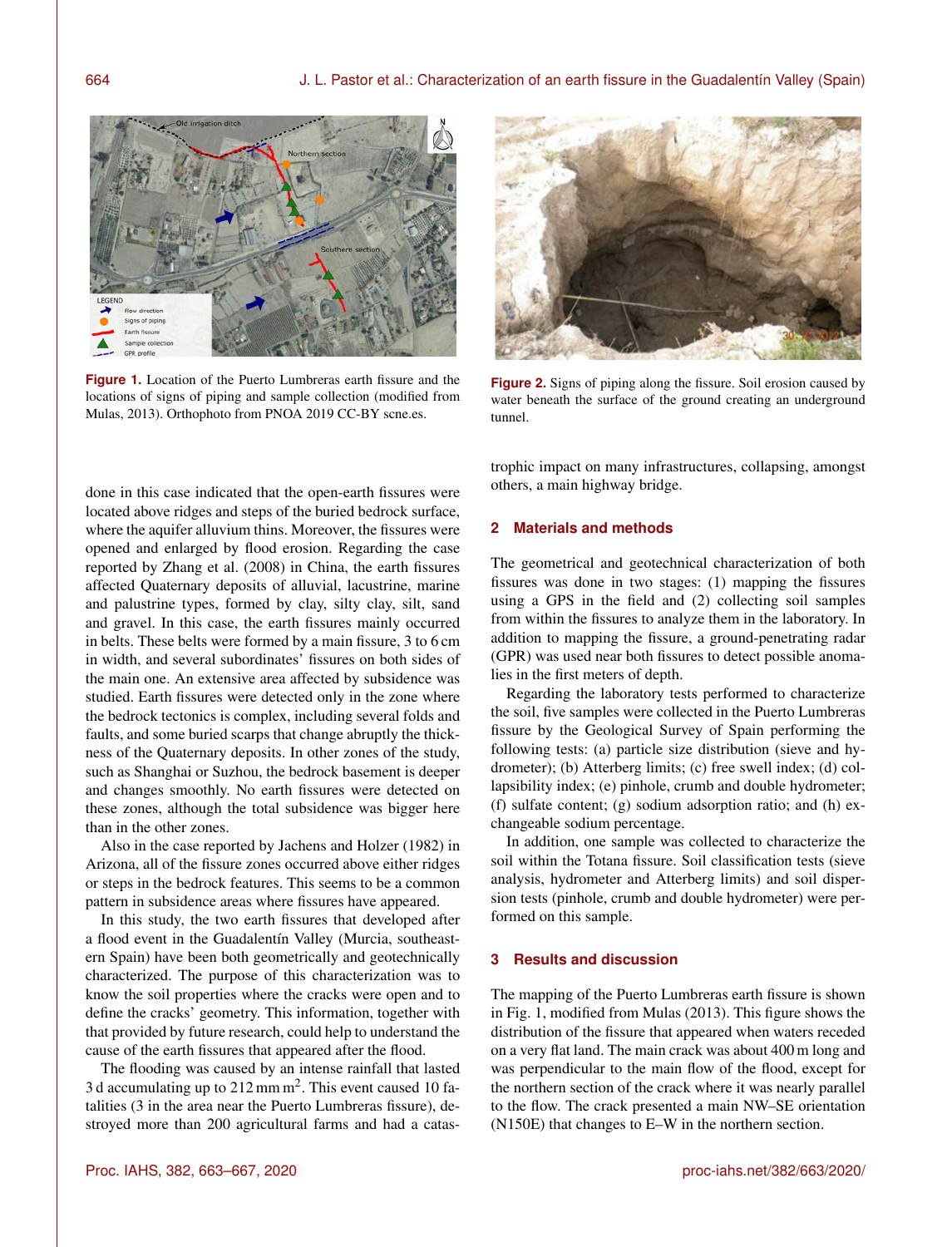Contact between natural soil and filling



**Figure 3.** Ground-penetrating radar along the ditch beside the road.

It is important to point out that the continuity of the earth fissure was disrupted by the road located at the center of the figure, which presents a lower elevation. The orange points in Fig. 1 indicate those locations in which signs of piping were recognized in the field (Fig. 2), and the green triangles indicate the locations from which soil samples were collected to be tested later in the laboratory.

During the field inspection, a damaged ditch was observed beside the aforementioned road after the flooding. This road was approximately parallel to the main flow of the flood and some erosion was clearly observed below the ditch.

A GPR was used along the ditch beside the road to analyze what was beneath the concrete (Fig. 3). The contact between the natural soil and the filling is observed in this figure. A water pipe was also detected, as well as some loss of signal that can be due to soil erosion. However, no good information was obtained below 1.5 to 2.0 m, probably due to the silty clay composition of the soil. Figure 4 shows an aerial view of the northern section of the crack and the runoff flow direction. Note how the fissure intersects and surrounds the building. Figure 5 shows the location in which the direction of the fissure changed from NE–SW to E–W. The aperture of the fissure can be seen in this figure. The fissure showed rough and vertical sides with a maximum depth of 3.7 m and a maximum aperture of 2.7 m.

As said above, for the geotechnical characterization, five soil samples were collected along the Puerto Lumbreras fissure. These samples were collected at the surface of the ground at several points along the main crack. According to the particle size distribution, the samples had a silt content between 48 % and 68 %, a clay content between 12 % and 30 % and a sand content between 2 % and 40 %. In all the samples, the plasticity index was lower than 9.2. Therefore, the samples were classified as a low-plasticity silt (ML) according to the Unified Soil Classification System (USCS). The clay minerals of the soil were mainly of the illite type. The result of the tests showed that the soil was neither expansive nor collapsible, except for one of the five samples, which exhibited a medium to high collapsibility. The soil also showed a low content of sulfates, between 0.03 % and 0.20 %. Regarding the dispersion tests, crumb, double-



**Figure 4.** Aerial view of the northern section of the crack (courtesy of Puerto Lumbreras City Council). The yellow arrows indicate the location of the earth fissure (modified from Mulas, 2013).



**Figure 5.** Aerial view of the third and second northern sections of the crack (courtesy of Puerto Lumbreras City Council). The yellow arrows indicate the location of the earth fissure (modified from Mulas, 2013).

hydrometer and pinhole tests showed a non-dispersive soil. Finally, the sodium absorption ratio obtained in the tests was between 0.8 and 8.8 and the exchangeable sodium percentage between 1.9 % and 14.4 %. Therefore, these results show a non-dispersive soil for most of the samples, except for two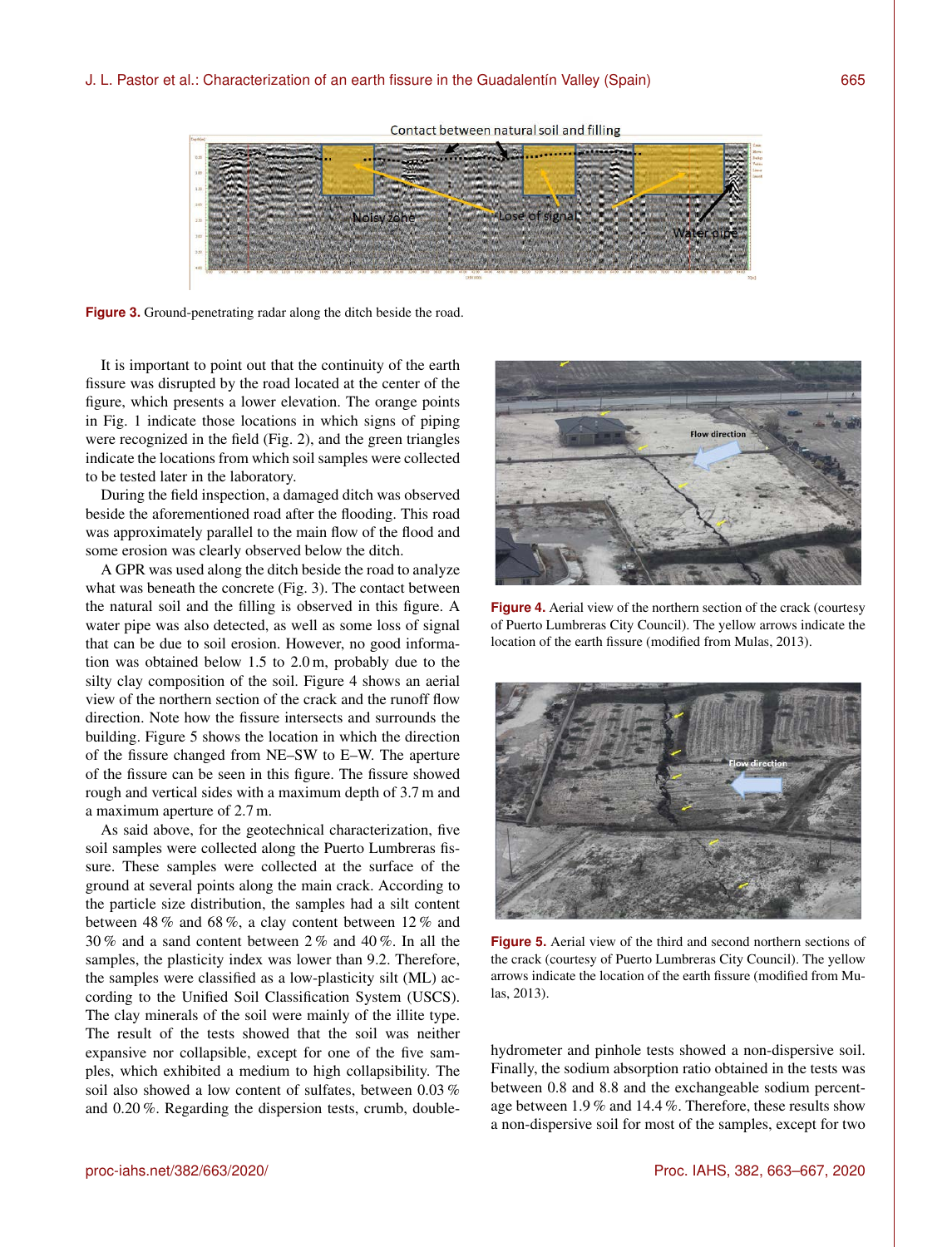

**Figure 6.** Location of the Totana earth fissure and the locations of signs of piping and sample collection. Orthophoto from PNOA 2019 CC-BY scne.es.

of them, which had a result of slightly to moderately dispersive soil. The non-dispersive results discard the clay particle dispersion into water and the later remobilization as the origin of the crack.

Regarding the Totana earth fissure, the location and distribution of the fissure observed when water receded can be seen in Fig. 6. Figure 7 shows a view of the fissured that appeared in Totana. The fissure appeared on a flat land and was discontinuous and ramified. Both soils, in Totana and Puerto Lumbreras, have a similar origin and a distal alluvial fan, although the age of the soils in Totana is older than in Puerto Lumbreras, Late or Upper Pleistocene (more than 10 000 years ago) in Totana and Holocene (less than 10 000 years ago) in Puerto Lumbreras. Some signs of piping were also observed in this fissure and one sample was collected at the site to test it later in the laboratory. The results of the tests show sand, silt and clay of 25 %, 53 % and 22 %, respectively. The liquid limit was 31.8 and the plasticity index 8.3. Therefore, the soil was classified as a low-plasticity silt (ML) according to the USCS. The results to assess the soil dispersion (crumb, double hydrometer and pinhole tests) showed a non-dispersive soil.

According to the hydrogeological scheme of the Guadalentín Valley (Cerón and Pulido-Bosch, 1996), the borders of the valley are formed by Perm-Triassic and Miocene materials. The basin filling is composed of gravels, clays and silts reaching up to 400 m thickness. The same authors performed a geoelectrical prospection to define the Plio-Quaternary thickness isolines and the main faults of the substratum. The cross section of the valley shown in that section indicated the existence of a graben structure. This kind of structure, where fault blocks are downthrown relative to their surroundings, can generate earth fissures due to differential land subsidence (Schumann and Poland, 1970; Zhang et al., 2008). Figure 8 shows an SAR interferometry deformation map derived from



**Figure 7.** Image of the fissure that appeared in Totana.



**Figure 8.** Locations of both fissures on the SAR interferometry deformation map of the Guadalentín Valley from Envisat 2003–2010. Continuous black lines represent surficial faults.

an Envisat dataset covering the period 2003–2010, where the location and main direction of the fissures have been drawn. As can be seen, both fissures are located near the edge of the subsidence bowl. It is worth pointing out that this valley presents the highest subsidence rate due to groundwater extraction in Europe, with accumulated settlements up to 2.5 m from 1992 to 2012 (Bonì et al., 2015).

The direction of one of the main geological structures of the Guadalentín Valley can be seen in Fig. 8. The other main direction is perpendicular to the first one (Cerón, 1997). Therefore, the directions of both fissures are approximately